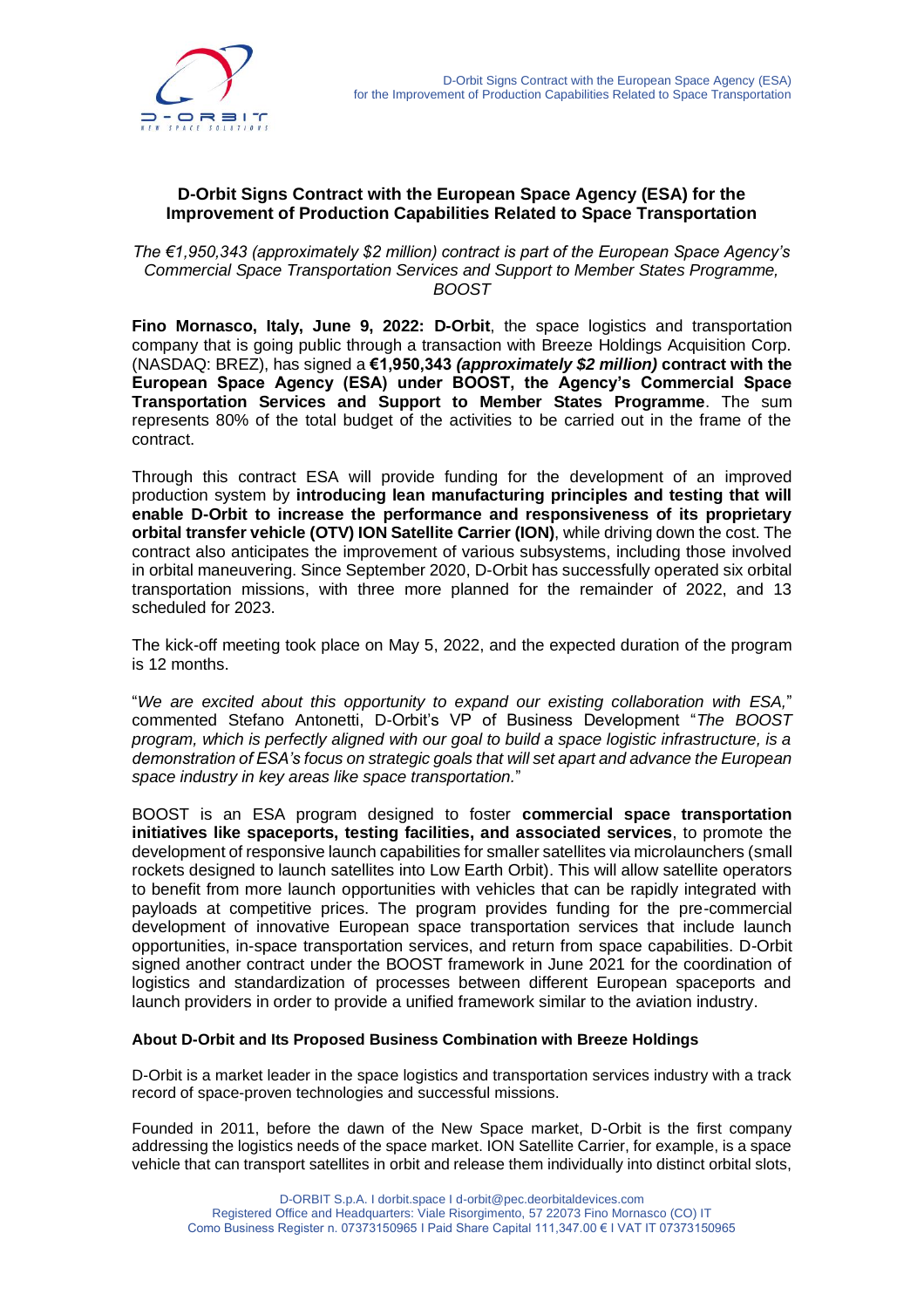reducing the time from launch to operations by up to 85% and the launch costs of an entire satellite constellation by up to 40%. ION can also accommodate multiple third-party payloads like innovative technologies developed by startups, experiments from research entities, and instruments from traditional space companies requiring a test in orbit.

D-Orbit is a space infrastructure pioneer with offices in Italy, Portugal, the UK, and the US; its commitment to pursuing business models that are profitable, friendly for the environment, and socially beneficial, led to D-Orbit S.p.A. becoming the first certified B-Corp space company in the world.

As previously announced on January 27, 2022, D-Orbit has entered into a business combination agreement among Breeze Holdings Acquisition Corp. ("Breeze Holdings") (NASDAQ: BREZ), a publicly traded special purpose acquisition company, D-Orbit and a newly formed joint stock company (société anonyme) governed by the laws of the Grand Duchy of Luxembourg ("Holdco") pursuant to which Holdco will become the publicly traded parent company of Breeze Holdings and D-Orbit upon the closing of the transactions. The transaction is expected to close in the third quarter of 2022, subject to the satisfaction of customary closing conditions, including certain governmental approvals and the approval of the shareholders of Breeze Holdings and the contribution of the D-Orbit shares by the D-Orbit shareholders.

## **About Breeze Holdings Acquisition Corp.**

Breeze Holdings is a blank check company organized for the purpose of effecting a merger, share exchange, asset acquisition, stock purchase, recapitalization, reorganization, or other similar business combination with one or more businesses or entities.

#### **Additional Information About the Business Combination and Where to Find It**

In connection with the proposed business combination transaction, Holdco intends to file with the Securities and Exchange Commission (the "SEC") a registration statement on Form F-4 that will include a proxy statement of Breeze Holdings and that also will constitute a prospectus of Holdco with respect to the ordinary shares of Holdco to be issued in the proposed transaction (the "proxy statement/prospectus"). The definitive proxy statement/prospectus (if and when available) will be delivered to Breeze Holdings' and D-Orbit's stockholders. Each of Holdco and Breeze Holdings may also file other relevant documents regarding the proposed transaction with the SEC. BEFORE MAKING ANY VOTING OR INVESTMENT DECISION, INVESTORS AND SECURITY HOLDERS OF BREEZE HOLDINGS AND D-ORBIT ARE URGED TO READ THE REGISTRATION STATEMENT, PROXY STATEMENT/PROSPECTUS AND ALL OTHER RELEVANT DOCUMENTS THAT ARE FILED WITH THE SEC IN CONNECTION WITH THE PROPOSED TRANSACTION, INCLUDING ANY AMENDMENTS OR SUPPLEMENTS TO THESE DOCUMENTS, CAREFULLY AND IN THEIR ENTIRETY BECAUSE THEY WILL CONTAIN IMPORTANT INFORMATION ABOUT THE PROPOSED TRANSACTION.

Investors and security holders may obtain free copies of the proxy statement/prospectus (if and when available) and other documents that are filed or will be filed with the SEC by Breeze Holdings or Holdco through the website maintained by the SEC at www.sec.gov. Copies of the documents filed with the SEC by Breeze Holdings or Holdco will be available free of charge at Breeze Holdings Acquisition Corp., 955 W. John Carpenter Fwy., Suite 100-929, Irving, TX 75039, attention: J. Douglas Ramsey.

## **Participants in the Solicitation**

Breeze Holdings and its directors and executive officers are participants in the solicitation of proxies from the stockholders of Breeze Holdings in respect of the proposed transaction. Information about Breeze Holdings' directors and executive officers and their ownership of Breeze Holdings common stock is set forth in Breeze Holdings' Annual Report on Form 10-K for the year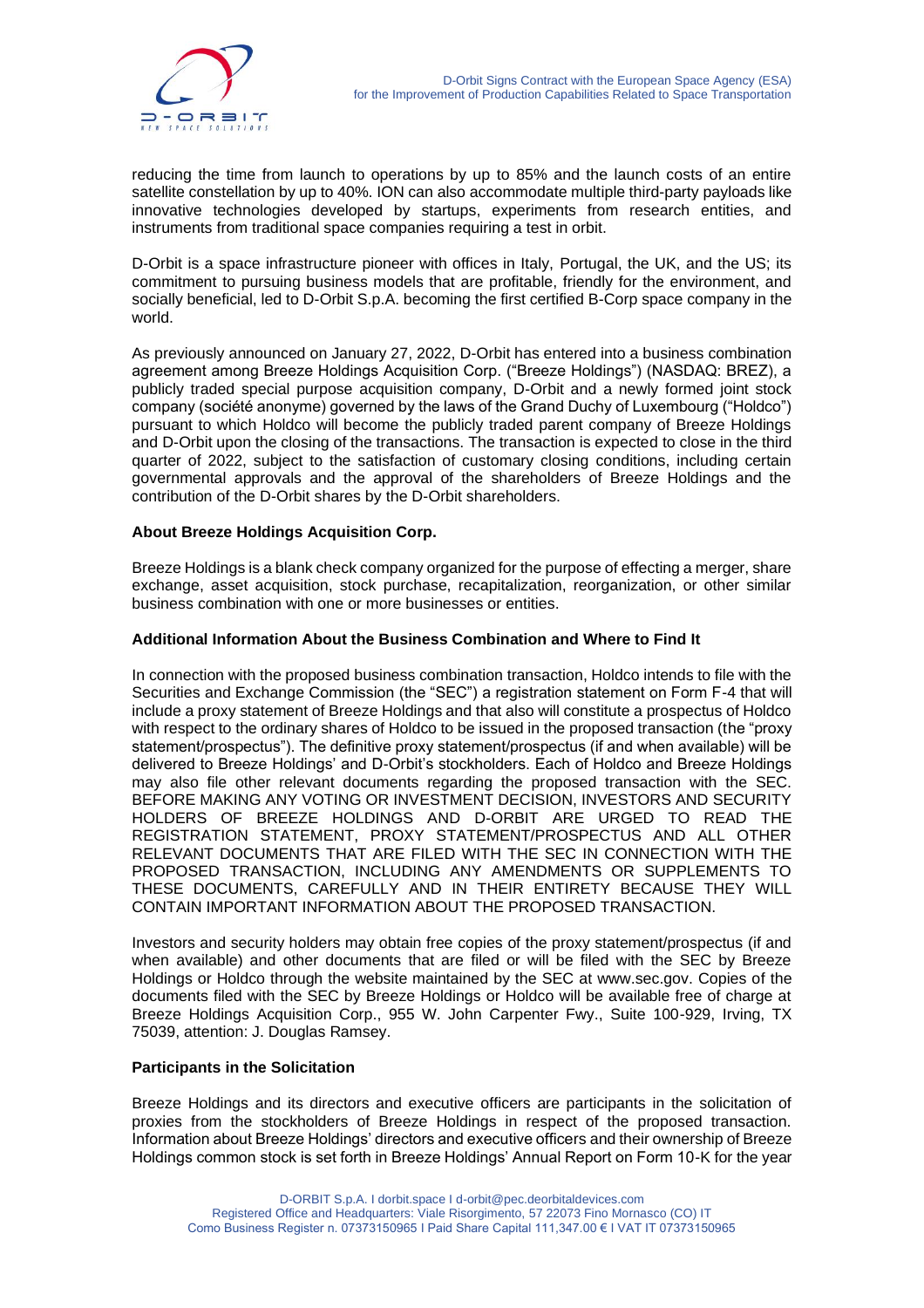ended December 31, 2021 filed with the SEC on March 11, 2022. D-Orbit and Holdco may also be deemed to be participants in the solicitation of proxies from the stockholders of Breeze Holdings. Other information regarding the participants in the proxy solicitation and a description of their direct and indirect interests, by security holdings or otherwise, will be contained in the proxy statement/prospectus and other relevant materials to be filed with the SEC in respect of the proposed transaction when they become available. You may obtain free copies of these documents as described in the preceding paragraph.

# **Cautionary Note Regarding Forward-Looking Statements**

This press release contains forward-looking statements, including, among other things, statements regarding the anticipated benefits of the proposed transaction and the combined company becoming a publicly listed company, the anticipated impact of the proposed transaction on the combined companies' business and future financial and operating results, the anticipated timing of closing of the proposed transaction, the anticipated growth of the space economy, the success and customer acceptance of D-Orbit's product and service offerings, and other aspects of D-Orbit's operations or operating results. Words such as "may," "should," "will," "believe," "expect," "anticipate," "target," "project," and similar phrases that denote future expectations or intent regarding the combined company's financial results, operations, and other matters are intended to identify forward-looking statements. You should not rely upon forward-looking statements as predictions of future events. The outcome of the events described in these forwardlooking statements is subject to known and unknown risks, uncertainties, and other factors that may cause future events to differ materially from the forward-looking statements in this press release, including but not limited to: (i) the ability to complete the proposed transaction within the time frame anticipated or at all; (ii) the failure to realize the anticipated benefits of the proposed transaction or those benefits taking longer than anticipated to be realized; (iii) the risk that the transaction may not be completed in a timely manner or at all, which may adversely affect the price of Breeze Holdings' securities; (iv) the risk that the transaction may not be completed by Breeze Holdings' business combination deadline and the potential failure to obtain further extensions of the business combination deadline if sought by Breeze Holdings; (v) the failure to satisfy the conditions to the consummation of the transaction, including the adoption of the business combination agreement by the stockholders of Breeze Holdings, the consummation of the exchange by the D-Orbit stockholders, the satisfaction of the minimum cash amount following redemptions by the public stockholders of Breeze Holdings and the receipt of any governmental and regulatory approvals; (vi) the lack of a third party valuation in determining whether or not to pursue the proposed transaction; (vii) the occurrence of any event, change or other circumstance that could give rise to the termination of the business combination agreement; (viii) the impact of COVID-19 on D-Orbit's business and/or the ability of the parties to complete the proposed transaction; (ix) the effect of the announcement or pendency of the transaction on D-Orbit's business relationships, performance, and business generally; (x) risks that the proposed transaction disrupts current plans and operations of D-Orbit and potential difficulties in D-Orbit employee retention as a result of the proposed transaction; (xi) the outcome of any legal proceedings that may be instituted against D-Orbit or Breeze Holdings related to the business combination agreement or the proposed transaction; (xii) the ability to obtain and maintain the listing of Holdco's securities and the ability to maintain Breeze Holdings' securities, in each case on the NASDAQ Stock Market; (xiii) potential volatility in the price of Breeze Holdings' and Holdco's securities due to a variety of factors, including changes in the competitive and highly regulated industries in which D-Orbit operates, variations in performance across competitors, changes in laws and regulations affecting D-Orbit's business and changes in the combined company's capital structure; (xiv) the ability to implement business plans, identify and realize additional opportunities and achieve forecasts and other expectations after the completion of the proposed transaction; (xv) the risk of downturns and the possibility of rapid change in the highly competitive industry in which D-Orbit operates; (xvi) the inability of D-Orbit and its current and future collaborators to successfully develop and commercialize D-Orbit's services in the expected time frame or at all; (xvii) the risk that the post-combination company may never achieve or sustain profitability; (xviii) Holdco's potential need to raise additional capital to execute its business plan,